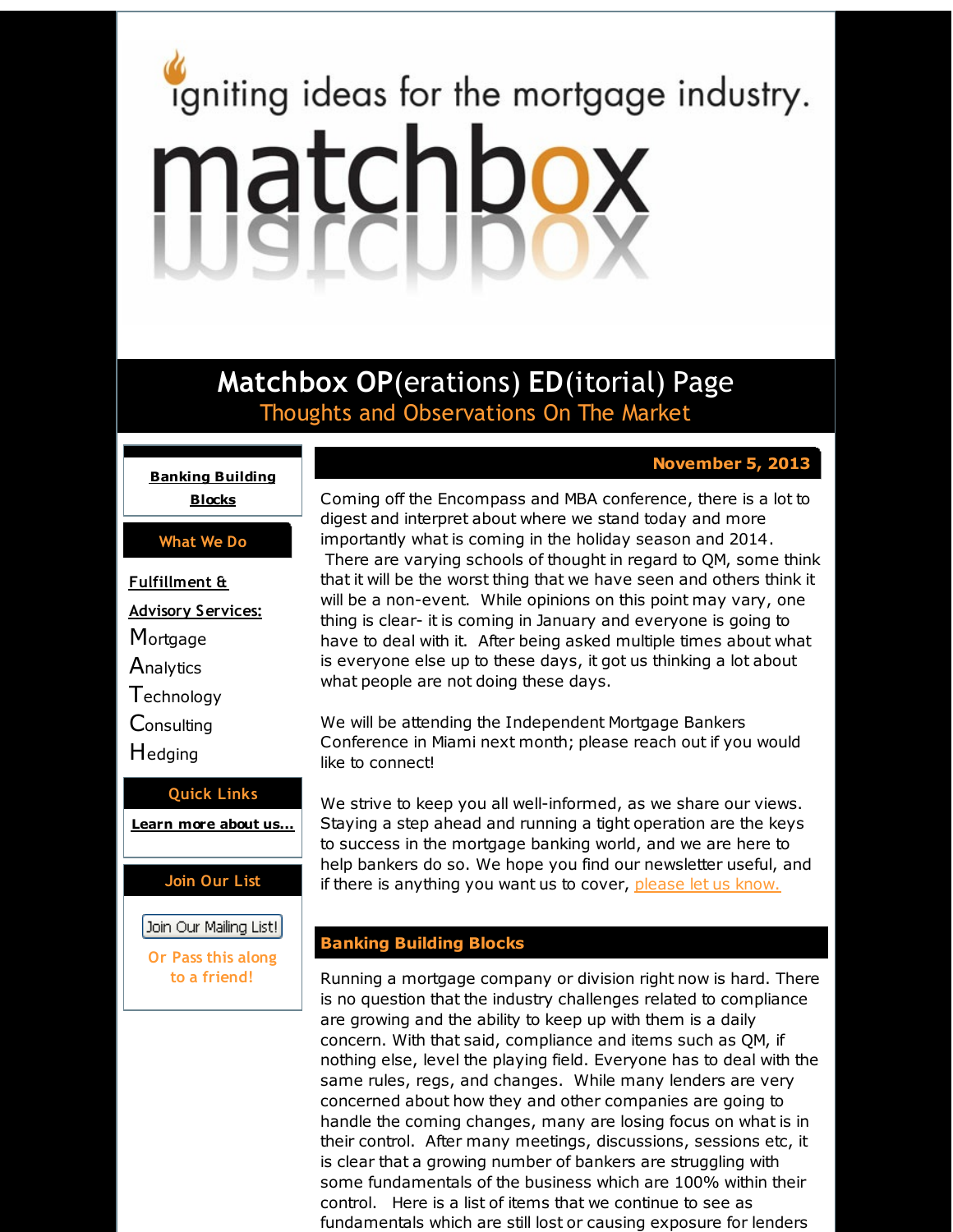around the country.

#### **Consistent sales approach:**

Whether it is different fee structures per originator or branch, or allowing LO's to do business with various title or MI companies, these multiple levels of processes can only cause compliance risk and operational inefficiencies. Sound familiar? It's time for a change!

#### **Seamless disclosure process:**

It's shocking to hear that so many are still struggling with the disclosure process. Maybe the most shocking is that with all the support options that are out there disclosures are still being issued incorrectly. If technology is not the centerpiece of disclosures, there's a major problem. We can ask twenty lenders and there are twenty different disclosures processes. There are enough options and resources to have an efficient and compliant disclosure process in place that is not reliant on manual oversight.

## **Lock desk policies:**

For many, management is simply sloppy. Written policies are sloppy. And those that are well written, with good intentions, are loosely followed; in good times it's easy to let exceptions slip through...and in tight times it's easy to make exceptions in attempts to keep business closing. Whether it is allowing loans to be locked at any time in the process, or having multiple comp plans, or not having a formal exception tracking process, secondary desks are not making their lives any easier with these processes.

#### **A Broker LOS over a Banker LOS:**

We cannot believe we are writing this one in 2013 but there are still many lenders operating in a broker version or a broker based LOS. Whoa! How in this day can anyone still be operating in this fashion is beyond us. If this is ringing a bell, you are operating with the highest level of compliance risk combined with the lowest level of operational efficiency. Call us immediately!!! Mortgage banker's today need to be in a Mortgage Banking LOS. There is no alternative and no excuse.

# **Paper:**

It is comical that we visit with lenders and when we sit with shipping department personnel they complain about the random investor that does not accept electronic files. Meanwhile, they themselves are still pushing carts of three pound loan files around the other parts of the office. At the national MBA I was able to get every taxi fare receipt emailed to me. The world is converting to a paperless environment, including taxi cabs and yet we (the mortgage industry) are so document intensive and still clinging to hard copy files. It is difficult to comprehend.

**Lack of reporting:** Even at this time there are many, many lenders who do not have a strong reporting process in place. We work with many LOS's and people complain about their reporting option yet do little to take advantage of what their LOS has to offer. Rather, they opt for manual spreadsheets that are ripe for data integrity exposure and little to no security, back-up and oversight systems. There are certainly others who attempt to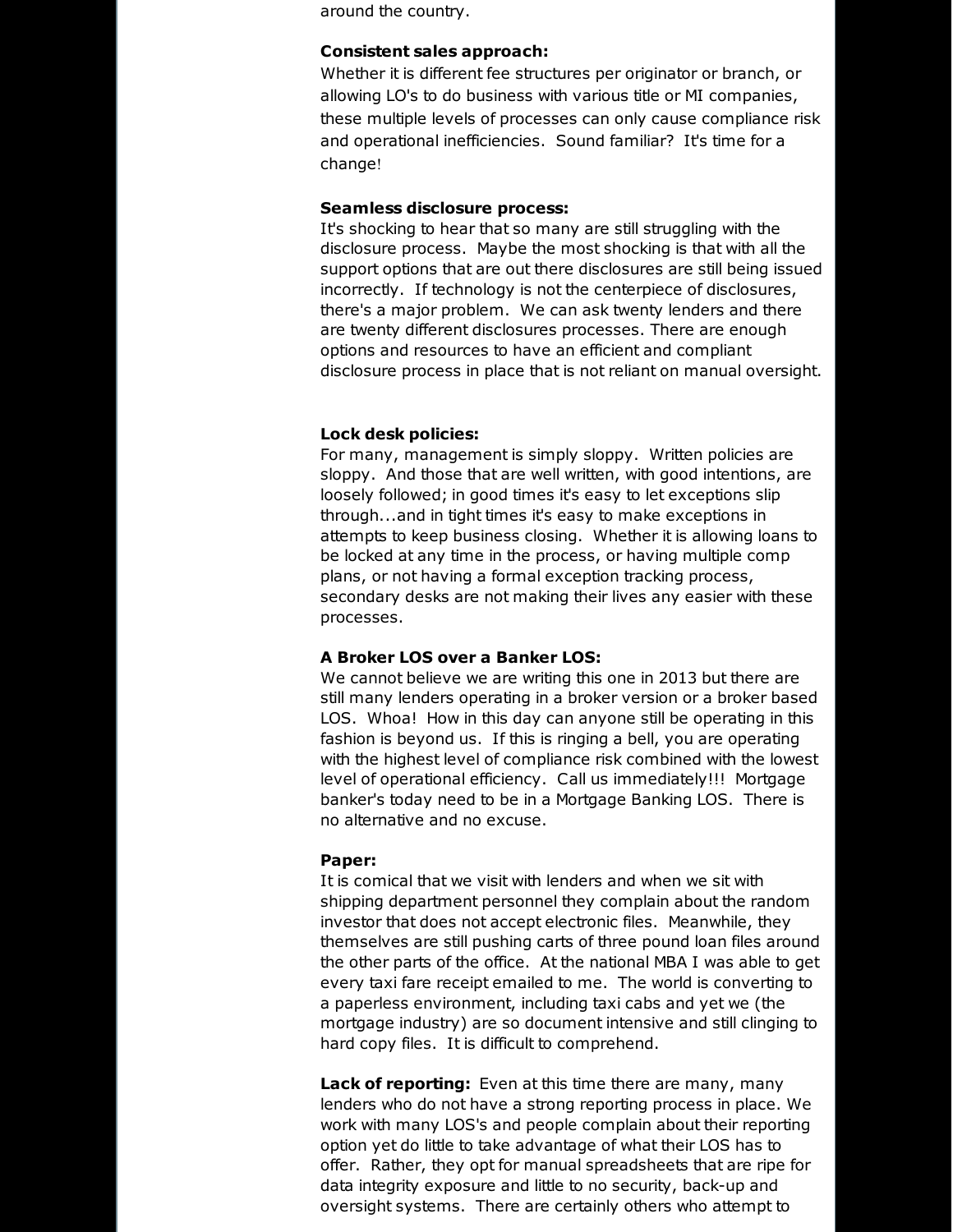leverage their reporting technology and simply miss the mark. We've worked with lenders large and small, originating \$10MM to \$800MM and can say with confidence that the exposure points are pretty darn similar.

Our audits and analysis of reporting protocols almost always leave us concerned. Reports have the wrong filter, rules or data points. Many firms do not have a basic process for turn times, file touches, pipeline counts, and backlogs in their process and yet they are looking at a "total reporting system" for CRM purposes. Here's a hint: Focus on the basics of the business first or else CRM will be very easy to do.

#### **Lack of consistency:**

The cost of doing business is not going down and the ONLY to address this is increase margins (laughable right now, but more on that below) or decrease expense. To lower expenses, it's all about knowing how best to leverage technology and create a consistent workflow. When we draw out workflows for lenders, the initial discussions typically leave us with a piece of paper with so many random lines it looks like my toddlers art project. The successful firms have figured out how to make each loan a commodity and have built an assembly line for originations through to post closing.

#### **Forecasting:**

We are so quick to slam politicians and regulators over the consequences and ramifications of their actions, but often lenders miss forecasting the impact of their own business decisions. Critical decisions are being made, most notably with staff and margins but not too many have financial models to truly understand the impact they will have.

**Staffing:** Sure, some lenders are still growing, mostly through acquisitions but most lenders have been right-sizing. While we understand many were overstaffed to begin with and unprepared for a slowdown in volume, we are certain that the pendulum is swinging a little too far. I guess the politicians aren't the only ones who overreact when facing challenging times. We recently met with a client who was very satisfied with staff reductions which saved the company \$50 - 100K a month. Unfortunately, margins were cut and product allocation shifts, staffing should have been the least of the concerns.

**Margins:** We often rant and rave about margin management and how proactive margin management is a core foundation of a successful secondary group and lender. The 'set it, and forget it' policies or strategies are bound to create significant issues for many. A few lenders out there are closing shop and looking for new homes. All of the above items may have been contributing factors but often pricing strategies are at the heart of the issue.

Margins and pricing specials are flippantly tweaked by lenders who are unaware of the consequences of their actions. We know a few firms operating at break-even level and they still have sales complaining. Our opinion, sales needs some training, in sales!!! We get it, there is always a breaking point in pricing where the competition wins, particularly in consumer direct models. But for many, commissions are fixed and there is no point bank. 100 vs 100.35 are essentially the same. Do you really need to cut